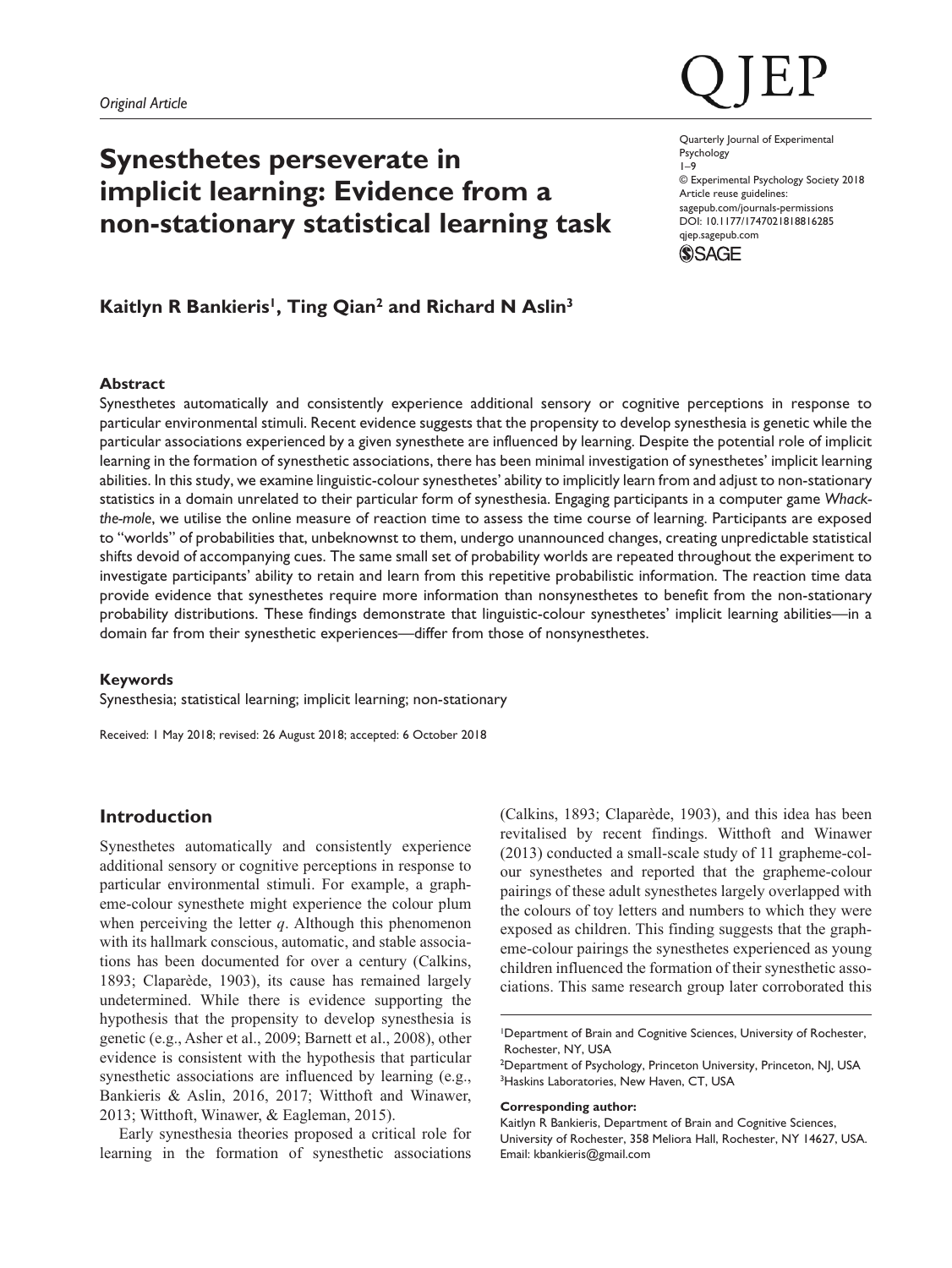finding with a large-scale study investigating the influence of such coloured toys on 6,588 grapheme-colour synesthetes' associations (Witthoft et al., 2015). By examining the grapheme-colour associations present in a particular toy set and tracking the availability of this toy set to consumers, they found evidence supporting the influence of early environmental exposure on the formation of synesthetic associations. Specifically, none of the synesthetes born *before* the toy set was publicly available had a large number of synesthetic associations overlapping with the coloured toys, while nearly 15% of participants born in the decade following the availability of this specific toy set had a significant overlap with the associations present in the coloured toys. These findings suggest that exposure to a particular set of environmental stimuli can influence the formation of synesthetic associations and that learning in early childhood plays a role in synesthesia. As synesthesia is neither taught to nor intentionally acquired by children, *implicit* learning in particular is a likely candidate for impacting the development of synesthetic associations.

Despite the potential role of implicit learning in synesthesia, only two studies to date have investigated differences in implicit learning abilities between synesthetes and nonsynesthetes. By embedding probabilistic shapecolour associations within a detection task, we recently found that linguistic-colour synesthetes implicitly learned associations more quickly, had increased long-term retention of these associations, and had decreased ability to learn shuffled associations (Bankieris & Aslin, 2017). These findings demonstrate that synesthetic experiences become quickly entrenched once acquired from environmental associations, suggesting that synesthetes' implicit learning abilities differ from those of nonsynesthetes. Given that the shape-colour associations learned by our grapheme-colour synesthetes in this study were in the same domain as their synesthetic associations, it is possible that these differences in implicit learning are restricted to a synesthetes' experienced domain. Examining synesthetes' implicit learning abilities in a more general sense, Rothen et al. (2013) tested grapheme-colour synesthetes, sequence-space synesthetes, and nonsynesthetes in an artificial grammar learning study. In this study, participants were exposed to two different grammars within the training phase of the experiment—one with symbols and one with letters. At test, participants made grammaticality judgements on strings from the grammars they were exposed to during learning. Grapheme-colour synesthetes performed more accurately than controls on letter strings but not symbol strings, suggesting that their increased accuracy was related to their synesthetic colour experiences triggered by the letter strings. Supporting this interpretation of the results, sequence-space synesthetes—whose synesthesia occurs in a domain outside of the materials used in this study—did not perform more accurately than controls on either grammar. Accordingly, neither of these studies support the hypothesis that synesthetes have extraordinary implicit learning abilities in domains beyond their synesthesia, but rather exhibit superior learning because of the benefit provided by their synesthetic experience. In this study, we investigate synesthetes' implicit learning abilities in a domain unrelated to their particular form of synesthesia (specifically, statistical learning of probabilistic distributions) and utilise the online measurement of reaction time (RT) to examine the time course of learning.

To mimic the real world in which synesthetes acquire their associations, we examine their ability to learn nonstationary probabilistic associations. That is, a given synesthetic child does not experience 100% yellow *m*'s while growing up, but rather sees *m*'s in a variety of colours. If these statistics were generated from a stationary world, she would only need to discount the variability inherent in probabilistic processes as noise to successfully learn about her environment. The real world, however, is non-stationary adding a layer of difficulty to this learning task. The learner in this non-stationary environment must determine if observed variability is indeed noise generated by a probabilistic process, or instead is a new signal resulting from a change of the underlying statistics themselves. Applied to our synesthetic child example, she may see a high proportion of yellow *m*'s while she is reading a children's book, but then encounter no yellow *m*'s while looking at her mother's calendar. The child must decipher whether this lack of yellow *m*'s is noise, or meaningful signal.

Given the aforementioned studies and the fact that synesthetes acquire additional associations while living in the same environment as nonsynesthetes, their implicit learning of statistics from probability distributions could differ from that of the nonsynesthetic population. Perhaps synesthetes are quicker to learn the underlying distribution of environmental statistics, tuning out or modelling noise more easily than nonsynesthetes. Another possibility (in addition to or in place of the previous suggestion) is that synesthetes are resistant to changes in probability distributions. The consistency of synesthetes' associations suggests that once the underlying probability distribution has been determined, synesthetes might need more evidence than nonsynesthetes to conclude that a statistical shift has occurred. Finally, considering that synesthetes' associations remain stable for decades (e.g., Simner & Logie, 2007), synesthetes may remember previously encountered probability distributions better than nonsynesthetes. Our broad hypothesis is that synesthetic associations are manifestations of synesthetes' implicit learning abilities. While synesthetic grapheme-colour associations appear throughout adolescence (Simner & Bain, 2013) likely because this is when detailed knowledge of linguistic stimuli are acquired, we posit that any implicit learning differences between synesthetes and nonsynesthetes exist in adulthood as well as childhood. In this study, we tested synesthetes'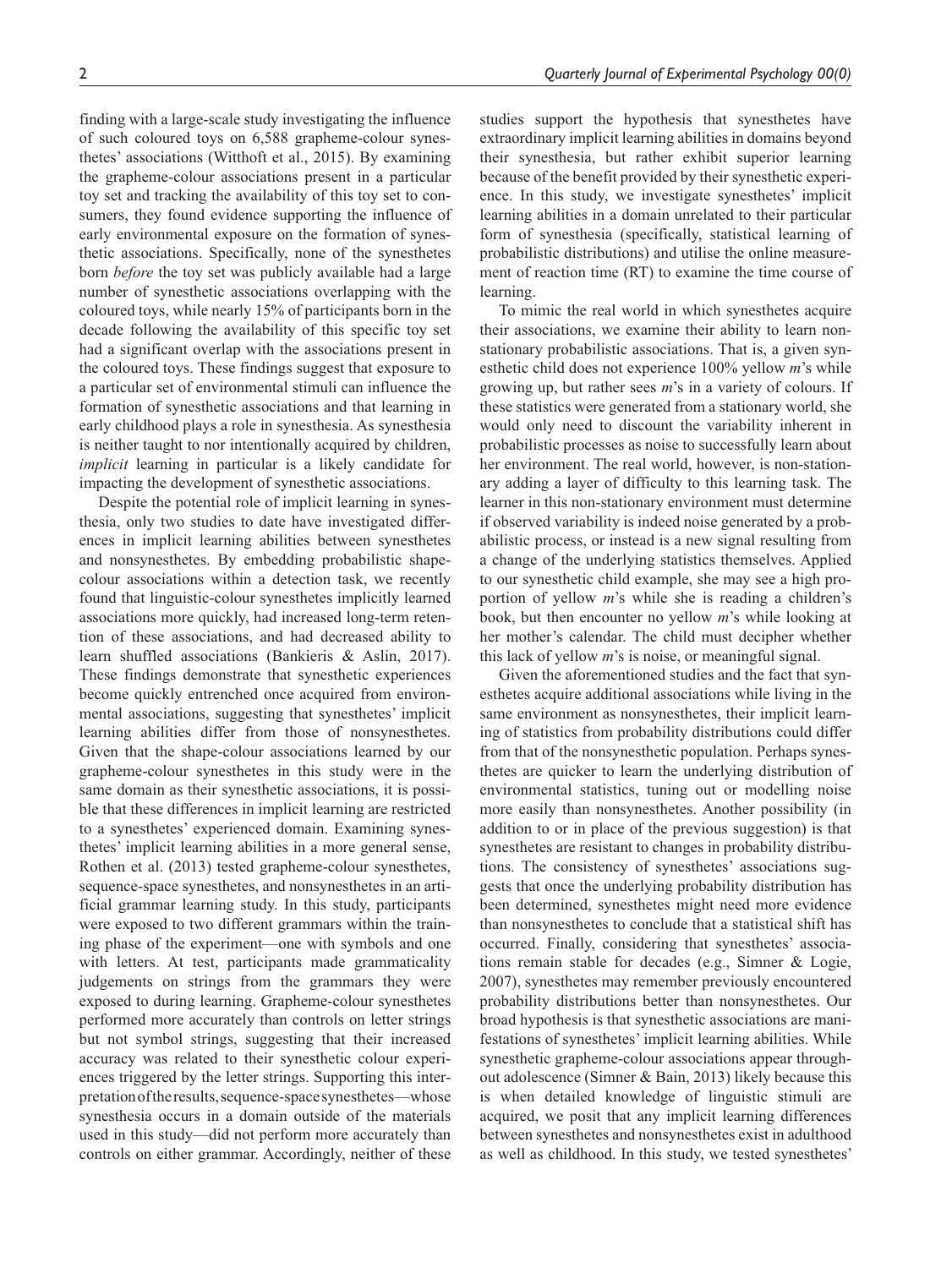| Controls | Synesthetes |  |  |  |
|----------|-------------|--|--|--|
| 18       | 18          |  |  |  |
| 8        | 8           |  |  |  |
| 8        | 9           |  |  |  |
| 20       | 20          |  |  |  |
| 20       | 21          |  |  |  |
| 20       | 21          |  |  |  |
| 20       | 27          |  |  |  |
| 22       | 28          |  |  |  |
| 22       | 45          |  |  |  |
|          |             |  |  |  |

**Table 1.** Participant ages (years) by group.

sensitivity to non-stationary probabilistic structures in a computerised game *Whack-the-mole* created by Qian and colleagues (Qian, Jaeger, & Aslin, 2016). Participants tapped a touch-screen location where a mole was depicted as surfacing from one of four holes as fast as they could. By altering the underlying statistics of the mole's appearance, we investigated participants' ability to learn, retain, and adjust to non-stationary probability distributions. This experimental design allows us to examine the time course of synesethetes' implicit statistical learning in a domain outside of their particular synesthetic associations.

# **Methods**

# *Participants*

Nine linguistic-colour synesthetes (mean age=24.1, *SD*=8.63, males=4) experiencing colour in response to graphemes, days of the week, and/or months of the year and nine nonsynesthetes (mean age=19.7, *SD*=1.7, males=1, see Table 1 for further age details) participated in this experiment. An additional two nonsynesthetes who completed the experiment were excluded from analyses due to a failure to display general task learning during the experiment (i.e., no RT decrease from first trial to final trial). Nonsynesthetes were recruited from the Rochester area and synesthetes were recruited from our existing database of Rochester area synesthetes. All participants were compensated US\$10/hr for their participation. Ethical approval was obtained from the University of Rochester Research Subjects Review Board.

Synesthetes' self-reported experiences were confirmed with a consistency test administered via the online testing site, synesthete.org (see Eagleman, Kagan, Nelson, Sagaram, & Sarma, 2007, for methods). This test identifies synesthetes based on replicated findings that synesthetes are significantly more consistent when repeatedly choosing synesthetic colours for the stimuli eliciting them (e.g., letters) compared to nonsynesthetes. Our synesthetes experienced colours in response to graphemes  $(n=6)$ , days of the week  $(n=5)$ , and/or months of the year  $(n=4)$  as confirmed by mean standardised scores of .47 (*SD*=.12),



**Figure 1.** Whack-the-mole screen shot. On each trial, the mole emerged from one of the four holes. The positions of the other animals were randomly reshuffled on each trial.

.57 (*SD*=.16), and .45 (*SD*=.08), respectively, where a score below 1.0 confirms synesthesia (see Eagleman et al., 2007, for details). Two synesthetes experienced colours for graphemes, days of the week, and months of the year; one had synesthetic colours for only days of the week and months of the year; five were solely grapheme-colour synesthetes; one synesthete experienced colours for only days of the week. Nonsynesthetes completed a synesthesia questionnaire (see synesthete.org), indicated no synesthetic experiences, and were further verbally questioned to ensure a complete lack of such experiences.

# *Apparatus*

Subjects played the *Whack-the-mole* game on a Windows Surface 3 with a 10.75-inch touch screen and 1,920 by 1,280 pixel screen resolution. The game window occupied the entirety of the screen.

# **Procedure**

#### *Whack-the-mole*

Participants were simply told to watch for the mole and touch it as soon as possible, using only one finger from their dominant hand throughout the experiment (see Figure 1). Trials continued until the participant made a correct response or 2s elapsed. A correct response to the appearance of the mole consisted of a touch to a predefined area surrounding the hole out of which the mole popped. We used RT in milliseconds (ms) as our dependent measure and defined it as the duration between the moment the mole was just visible on the screen and the moment it was touched. Participants were neither informed of nor instructed to learn about the probability of the mole appearing in any given hole. Thus, any learning regarding the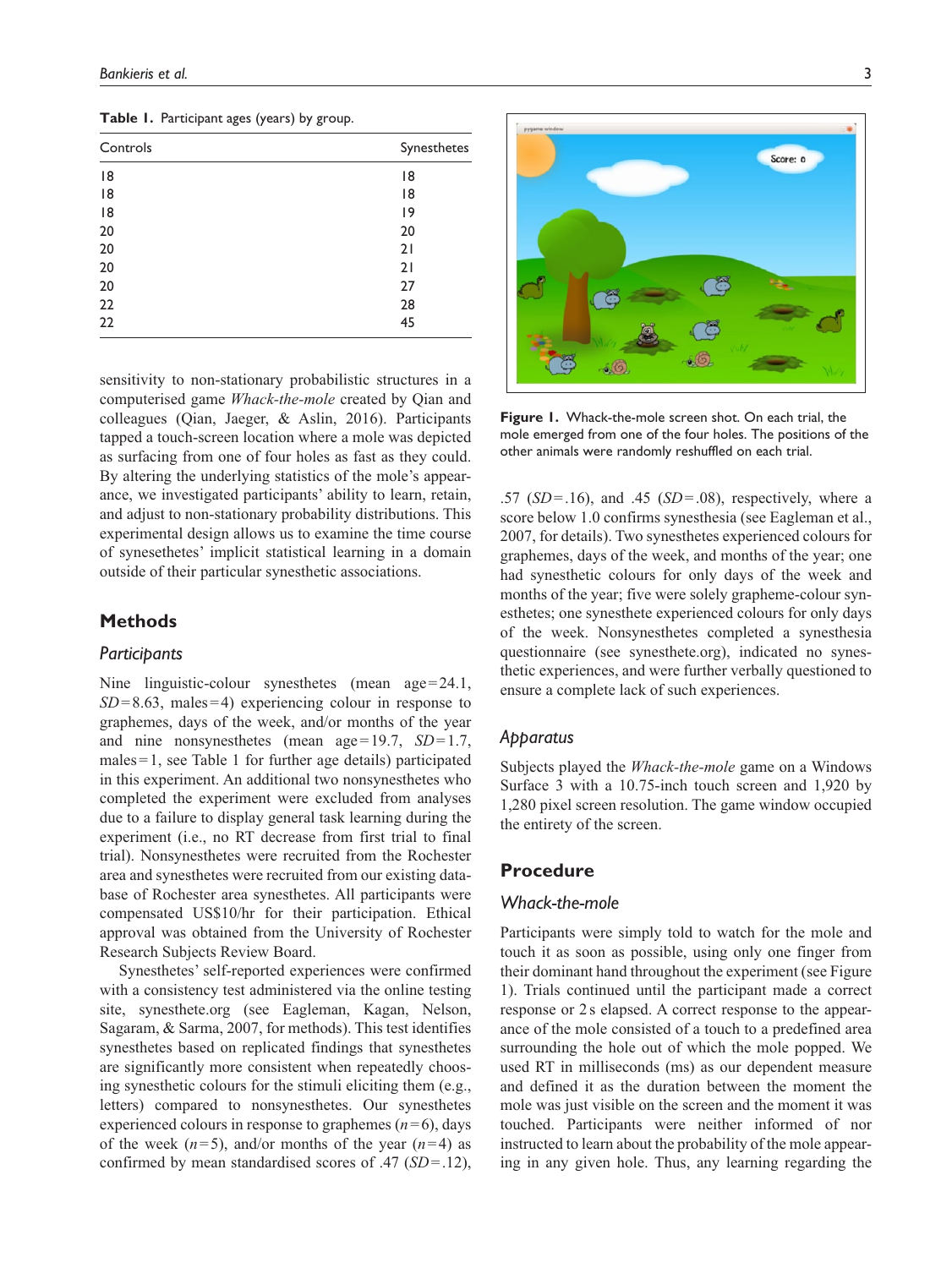|         | Hole I | Hole 2 | Hole 3 | Hole 4 |
|---------|--------|--------|--------|--------|
| World I | 1/2    | 1/6    | 1/6    | 1/6    |
| World 2 | 1/6    | 1/2    | 1/6    | 1/6    |
| World 3 | 1/6    | 1/6    | 1/2    | 1/6    |
| World 4 | 1/6    | 1/6    | 1/6    | 1/2    |
|         |        |        |        |        |

**Table 2.** Probability distributions for each of the four worlds used in the experiment.

**Table 3.** Experimental structure for block 1.

| World                                   |  |  |  | A B C A D B D C B A C D             |  |  |  |
|-----------------------------------------|--|--|--|-------------------------------------|--|--|--|
| World frequency 1 1 1 2 1 2 2 2 3 3 3 3 |  |  |  |                                     |  |  |  |
| <b>Bundle</b>                           |  |  |  | 1 2 3 4 5 6 7 8 9 10 11 12          |  |  |  |
| Length                                  |  |  |  | 36 42 48 42 36 36 48 36 48 48 42 42 |  |  |  |

Participants completed three identical blocks with 2-min breaks in between.

underlying statistical regularities in our experiment was implicit, in the sense of being uninstructed by task feedback. Note that the background animals were consistent in number (4 hippos, 2 dinosaurs, 2 snails), with positions randomly reshuffled on each trial. These background animals added an overall level of difficulty (via distraction) to the task, but did not serve as a contextual cue that would inform the observer about the currently assigned world. The landscape (e.g., tree, clouds, position of holes) was consistent across all trials.

The game presented participants with four different "worlds" of probability distributions. Each world had a probability distribution of  $1/2$ ,  $1/6$ ,  $1/6$ , and  $1/6$ across the four holes. What differed between the worlds was the assignment of each probability to the four holes (see Table 2). That is, each world had a different dominant hole out of which the mole was most likely to pop  $(1/2 \text{ of }$ the trials), and all other holes shared the remaining probability equally  $(1/6 \text{ of the trials each})$ . The game was split into three identical blocks with 2-min breaks in between. Each block presented the four worlds in a pseudorandom order so that each world appeared three times and followed every other world once (with the constraint that a given world was never repeated in immediate succession). This design yields 12 "bundles" (i.e., consecutive trials of the experiment that abide by the same probability distribution) per block and nine presentations of each world throughout the entire experiment (see Table 3). Each bundle occurred for 36, 42, or 48 trials to prevent subjects from learning when a shift from one world to the next would occur, while maintaining precise probability distributions. The ordering of these bundle lengths was pseudorandomly generated so that each world appeared at each length once per block.

Rather than generating hole appearances in a truly probabilistic manner, we sampled hole appearances without replacement from a vector strictly following the desired

probabilities. For example, for a 36-trial-long bundle following the probability distribution of World B, hole appearances would be sampled without replacement from a vector containing 18 twos, 6 ones, 6 threes, and 6 fours. These fixed probabilities ensure that participants are receiving the intended statistics, removing unnecessary noise that would be created by implementing true probability in our finite bundle lengths. Finally, we encouraged participants to make quick responses by displaying a score in the top-right corner of the game window. Each trial rewarded the participant points based solely on a linear function of their RT, providing no information about the underlying structure of the experiment.

# *N-back*

After completing the *Whack-the-mole* task, participants additionally completed a control task to ensure that synesthetes and nonsynesthetes did not differ in general motivation or working memory (Gheri, Chopping, & Morgan, 2008). This control task was a custom n-back task which presented white symbols in the centre of a grey screen one at a time. Stimuli were eight familiar punctuation and mathematical symbols that did not elicit synesthetic colours: %, #, &,  $*$ , =, ?, {, and ;. Participants monitored the presented symbols and indicated the repetition of a symbol from 2 or 3 screens ago (depending on the block) by pressing the space bar. Each trial began with the presentation of a fixation dot in the centre of the screen for 500ms. This fixation dot was then replaced by one of the eight symbols for 500ms followed by a 2000ms interstimulus interval (ISI) during which the screen was blank. Participants completed 20 two-back and 20 three-back practice trials to ensure that the task was understood before beginning the experimental trials. Then, participants completed six 48 trial blocks—three blocks of two-back and three blocks of three-back, interleaved—with mandatory 60-s breaks in between blocks. Stimulus presentation was randomised within blocks with the constraint that each block contained 33% targets and 67% foils. We displayed the type of block (two-back or three-back) at the top of the screen to ensure that participants did not get confused regarding the task. In addition, we displayed participants' accuracy at the end of each trial to encourage their continued effort. Importantly, our synesthetes did not experience synesthetic colours for any of the eight symbols used.

## *Data analysis*

All analyses were conducted using the statistical software package R version 3.2.4. We excluded any trial that lasted for 2 s without a correct response and removed outliers on a subject-by-subject basis by excluding trials on which a participant's RT was more than 2.5 standard deviations away from their mean RT (1549/27,215 = 5%).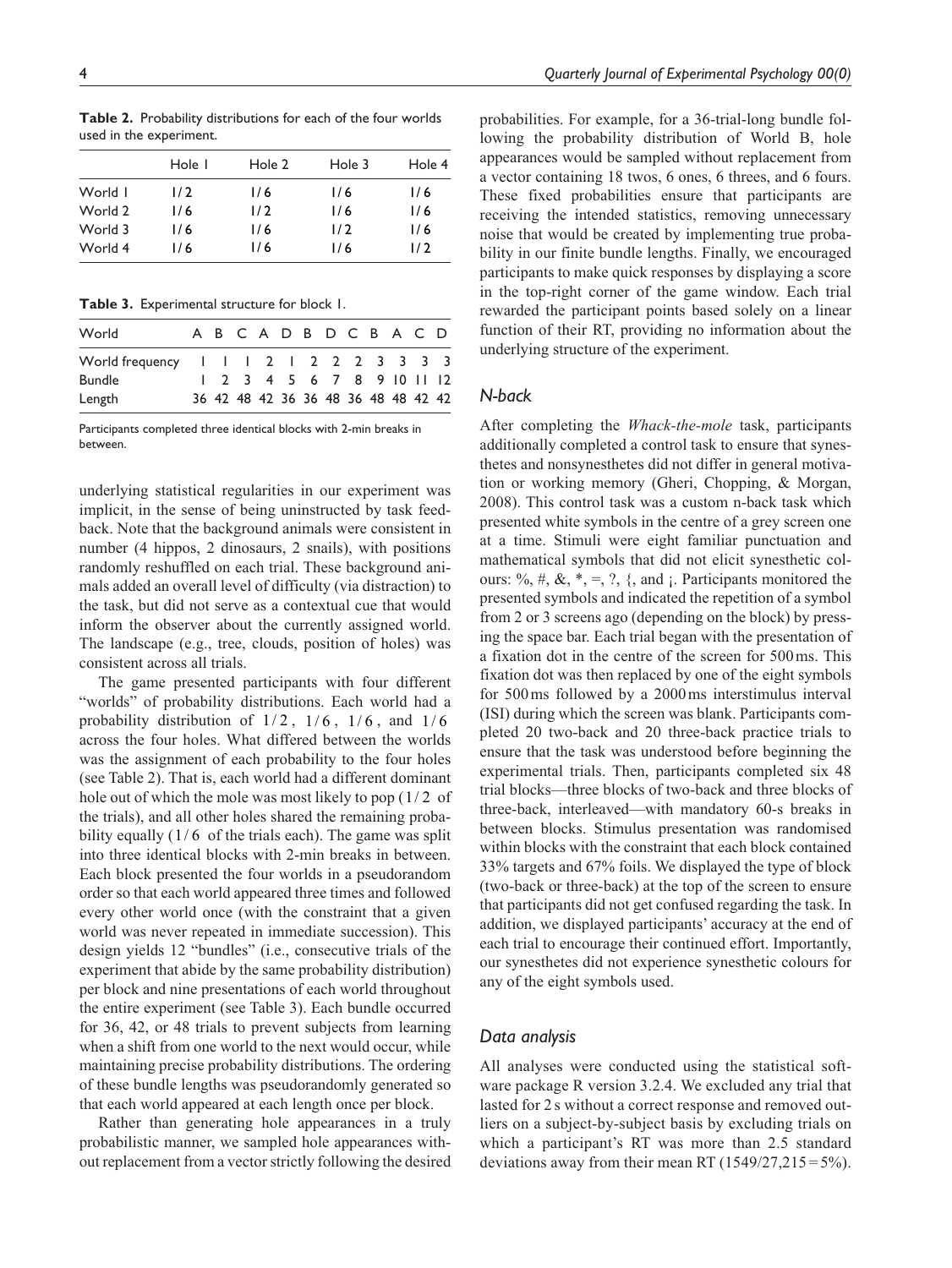We then performed a mixed-effects linear regression on the subset of trials in which the mole popped out of the "promoted" location or the "demoted" location. For a given bundle, we defined the promoted hole as the hole with the highest probability assigned to it. As a world was never repeated back to back and all four of our worlds had the same individual probabilities, this hole always changed from a  $1/6$  probability to a  $1/2$  probability. Likewise, we defined the demoted hole as the hole that was the most likely in the previous bundle. This demoted hole always changed from a probability of  $1/2$  to a probability of  $1/6$ . We exclude the holes that do not change from one bundle to the next from our analysis because these holes do not provide information for subjects to learn. We also exclude the very first bundle of the experiment from these analyses as there is neither a promoted nor demoted hole before any statistics have been observed, yielding a total of 16,776 analysed trials.

# **Results**

First, we confirm that the nonsynesthete control participants did learn about the probability distributions present in the game. This was necessary to ensure that the general properties of the task were learnable given the four probability worlds chosen and the three different bundle lengths. Next, we investigate whether synesthetes and nonsynesthetes exhibit differences in learning as a function of world frequency (i.e., how many times they have encountered a given world). In our analyses, a decrease in RT indicates learning about the probability distributions because a stronger expectation for the mole to pop out of a particular hole will likely lead to a reduced RT if the mole does appear in that expected location.

We conducted a mixed-effects linear regression predicting log RT from world frequency (1-9), log bundle trial (i.e., the trial number within a bundle; 1-48 on a linear scale), hole type (promoted as 0, demoted as 1), group (nonsynesthete as 0, synesthete as 1), and all interactions. We also modelled hole identity (1-4 as a factor) and log experiment trial (1-1,532 on a linear scale) as fixed effects to control for random behaviour differences across hole locations and a general practice and/or fatigue effect, respectively. Finally, we included random intercepts and slopes (world frequency, log bundle trial, and hole type) by participant. Log RT was used as the dependent variable due to the skewed distribution of RTs; taking the log of RT creates a more Gaussian distribution suitable for our analyses. All numerical predictors were centred. We note that this design and analysis includes a correlation of .92 between log experiment trial and world frequency and further discuss ways to disentangle this correlation in the "Discussion" section. Additional analyses including age as a predictor were conducted and all main findings reported below remained unchanged.

# *General learning in nonsynesthete controls*

Before examining group differences in learning across repetitions of statistics (i.e., worlds), we confirmed that nonsynesthetic participants exhibited signs of general learning in our experiment. Specifically, participants should exhibit RT differences between promoted holes and demoted holes on average. Because promoted holes always have a probability of  $1/2$  associated with them and demoted holes always have a probability of  $1/6$  associated with them, participants should have slower RTs to demoted hole trials compared to promoted hole trials regardless of what they are learning about repeated probability distributions (i.e., worlds). With nonsynesthetes coded as the reference group (i.e., 0), the coefficients (excluding group, and group interactions) indicate how the relevant variable affects nonsynesthetes' RTs. Indeed, our results confirm that nonsynesthetes were sensitive to this probabilistic distinction between promoted and demoted holes, with slower RTs to demoted holes than to promoted holes,  $B = 0.048$ ,  $SE = 0.008$ ,  $p < 0.001$ . Moreover, even if nonsynesthetes were only tracking local statistics and were unaware of the repeating probability distributions underlying the game, their RTs to moles surfacing from the promoted hole should decrease throughout a bundle while their RTs to moles appearing in the demoted hole should increase throughout a bundle. The results from our regression detailed in Table 4 and displayed in Figure 2 indicate that nonsynesthetes did learn from the presented statistics, with RTs to promoted holes decreasing as a bundle progressed  $(B = -0.025, SE = .002, p < .001)$  and a significant interaction of trial within bundle and hole type indicating that RTs increased within a bundle for the demoted hole;  $B = 0.043$ ,  $SE = .004$ ,  $p < .001$ . Together, these findings demonstrate that nonsynesthetes learned from the basic, local probabilities presented in the experiment.

# *Group differences in learning*

Next, we investigated whether synesthetes and controls differed in what they learned about the shifting probability distributions present in the *Whack-the-mole* game. Specifically, we ask (1) whether synesthetes are faster implicit learners by looking at RT patterns within a bundle and (2) if synesthetes have better memory representations of the probability worlds by looking at the effect of repeating probability distributions on RT.

*Differences within a bundle.* If synesthetes are faster at implicitly detecting that a shift in the underlying probability distributions has occurred, we would expect their RTs to the promoted hole to decrease more rapidly than controls' RTs within a bundle. Likewise, their RTs to the demoted hole should increase more rapidly than controls' RTs throughout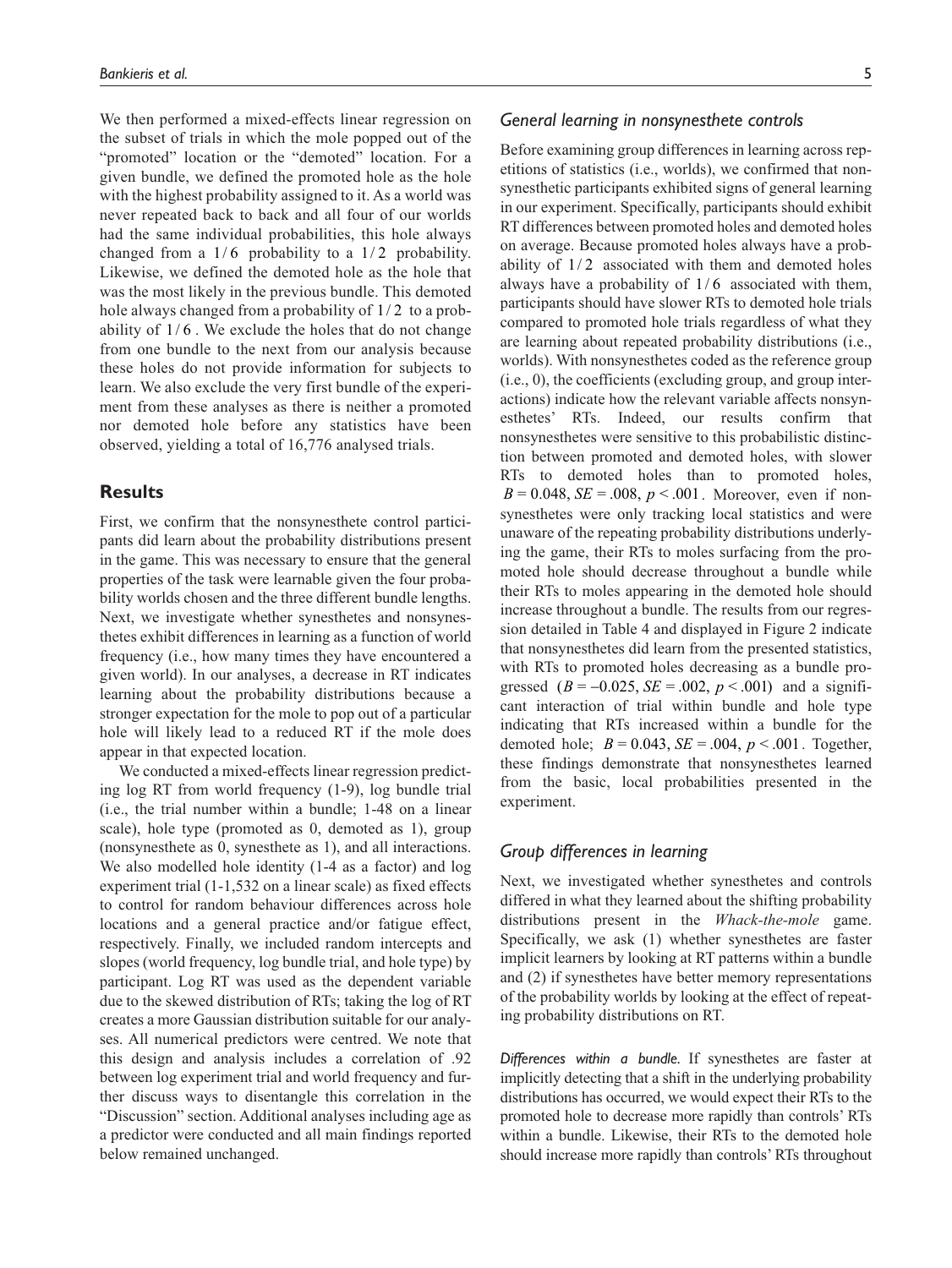|  |  | Table 4. Detailed regression results for reaction time behaviour. |  |  |  |  |
|--|--|-------------------------------------------------------------------|--|--|--|--|
|--|--|-------------------------------------------------------------------|--|--|--|--|

|                                                     | B        | SE      | $\chi^2(df)$ |        |
|-----------------------------------------------------|----------|---------|--------------|--------|
| Intercept                                           | 6.225    | (0.021) |              | $*$    |
| World frequency                                     | $-0.006$ | (0.002) | 4.21(1)      | $\ast$ |
| Log bundle trial                                    | $-0.025$ | (0.002) | 40.19(1)     | $*$    |
| Hole type                                           | 0.048    | (0.008) | 22.29(1)     | $*$    |
| Group                                               | $-0.021$ | (0.029) | 0.51(1)      |        |
| Hole 2                                              | $-0.048$ | (0.003) |              |        |
| Hole 3                                              | $-0.049$ | (0.003) | 335.33(3)    | $*$    |
| Hole 4                                              | $-0.034$ | (0.003) |              |        |
| Log experiment trial                                | $-0.030$ | (0.003) | 93.5(1)      | $*$    |
| World frequency: log bundle trial                   | $-0.001$ | (0.001) | 0.53(1)      |        |
| World frequency: hole type                          | 0.001    | (0.001) | 0.91(1)      |        |
| Log bundle trial: hole type                         | 0.043    | (0.004) | 114.22(1)    | $*$    |
| World frequency: group                              | 0.005    | (0.003) | 2.94(1)      |        |
| Log bundle trial: group                             | 0.000    | (0.003) | 1.00(1)      |        |
| Hole type: group                                    | $-0.010$ | (0.011) | 0.92(1)      |        |
| World frequency: log bundle trial: hole type        | $-0.002$ | (0.002) | 0.93(1)      |        |
| World frequency: log bundle trial: group            | 0.000    | (0.001) | 0.02(1)      |        |
| World frequency: hole type: group                   | 0.005    | (0.002) | 8.01(1)      | $*$    |
| Log bundle trial: hole type: group                  | 0.006    | (0.006) | 0.94(1)      |        |
| World frequency: log bundle trial: hole type: group | 0.002    | (0.002) | 1.26(1)      |        |

SE: standard error of the estimate.

Hole type is dummy coded such that promoted hole=0 and demoted hole=1. Group is also dummy coded with control=0 and synesthete=1. All continuous predictors are centred. Significance values are generated via model comparison and results are annotated with asterisks.  $*_{p}$  < .05,  $*$   $*$   $_{p}$  < .01,  $*$   $*$   $*_{p}$  < .001.



**Figure 2.** Learning within a bundle: differential effect of bundle trial for demoted and promoted holes. Means and standard errors are plotted. Lines are linear regression fits generated for visualisation only. Datapoints are jittered on the x-axis to reduce overlap.

a bundle. Our analysis does not provide support for this possibility as there is neither a significant group by bundle trial nor group by bundle trial by hole type interaction (see Table 4). These results do not indicate that synesthetes and controls learn different amounts of information, or learn at different rates, from trial to trial within a bundle.

*Differences across repetition of worlds.* Finally, we investigated whether synesthetes and controls differed in their sensitivity to repeating worlds. By repeating probability distributions throughout the experiment, we could determine whether synesthetes' memory for previously encountered worlds was better than that of controls. If the memory for repeated probability worlds differed between synesthetes and controls, we would expect to see a significant interaction including world frequency and group. Our analysis revealed a significant interaction among world frequency, hole type and group, with synesthetes' RT to demoted holes decreasing more slowly than controls' RT to demoted holes as a given world reappears;  $B = 0.005$ ,  $SE = .002$ ,  $p < .01$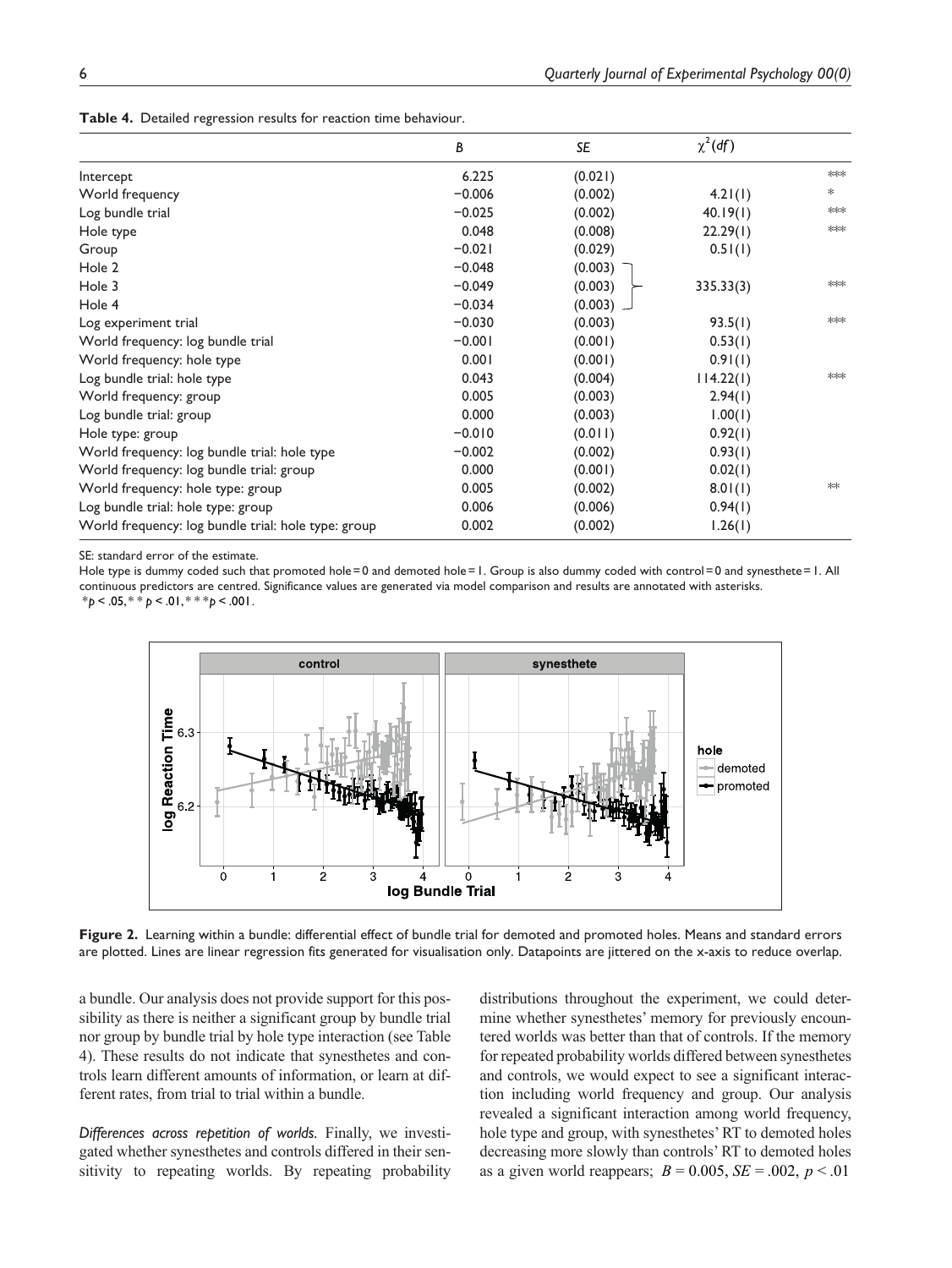

Figure 3. Learning across world frequency: visualisation of group by world frequency by hole type interaction. Means and standard errors are plotted. Lines are linear regression fits generated for visualisation only. Datapoints are jittered on the x-axis to reduce overlap. Note that there is a difference in slope between the two lines for synesthetes whereas these lines are parallel for controls.

(see Figure 3). Furthermore, the lack of a significant hole type by world frequency interaction fails to provide evidence that the rate of RT decrease for controls differs by hole type (see Table 4). Interestingly, a comparison of group RT for the very first world frequency suggests that this effect is driven by synesthetes' failure to distinguish promoted and demoted holes in early presentations  $(t = 0.73 \text{ ns})$ , whereas controls' RT to demoted and promoted holes differed from the first presentation onward,  $t = 6.72$ ,  $p < .001$ .

To further investigate this finding, we examined the "crossover point," or the trial within a bundle where RTs to promoted holes became faster than RTs to demoted holes, across world frequency for each group of participants. To calculate crossover point, we fit linear models predicting log RT with log bundle trial for each combination of participant, world frequency, and hole type (promoted or demoted). For each participant and world frequency, the crossover point was then selected as the first trial for which the predicted log RT for promoted holes was less than demoted holes. Using this calculated crossover point, we conducted a mixed-effects linear regression predicting crossover point from the interaction of group and world frequency as well as varying intercepts by participant and varying slopes by participant and world frequency. As seen in Figure 4, this crossover point for nonsynesthetes was early in the bundle and remained stable as worlds were encountered again and again during the game. In contrast, the crossover point for synesthetes occurred later within a bundle compared to controls for low world frequencies, and as the experiment progressed it shifted earlier in the bundle, becoming indistinguishable from that of controls. Thus, the effect of world frequency on crossover point differs for synesthetes and nonsynesthetes, as confirmed by the significant group by world frequency interaction  $B = -1.29$ ,  $SE = .49$ ,  $p < .01$ . This analysis suggests that



**Figure 4.** Crossover point by group and world frequency. Means and standard errors are plotted. Lines are linear regression fits generated for visualisation only. Datapoints are jittered on the x-axis to reduce overlap.

synesthetes are resistant to changing statistics in the beginning of the experiment, but come to expect these shifts as they experience more of them. In contrast, nonsynesthetes more readily adapt to shifts in probability worlds and maintain that flexibility throughout the game.

#### *N-back results*

Data from an n-back task were collected to ensure that group differences during the *Whack-the-mole* task were not due to motivational or general working memory differences. We removed practice trials (defined as the first 88 trials) as well as the first two or three trials per block (depending on whether it was a 2-back or 3-back block because these trials have no correct answer) before analysing the data. We then constructed a mixed-effects logistic regression model fitting participants' accuracy by group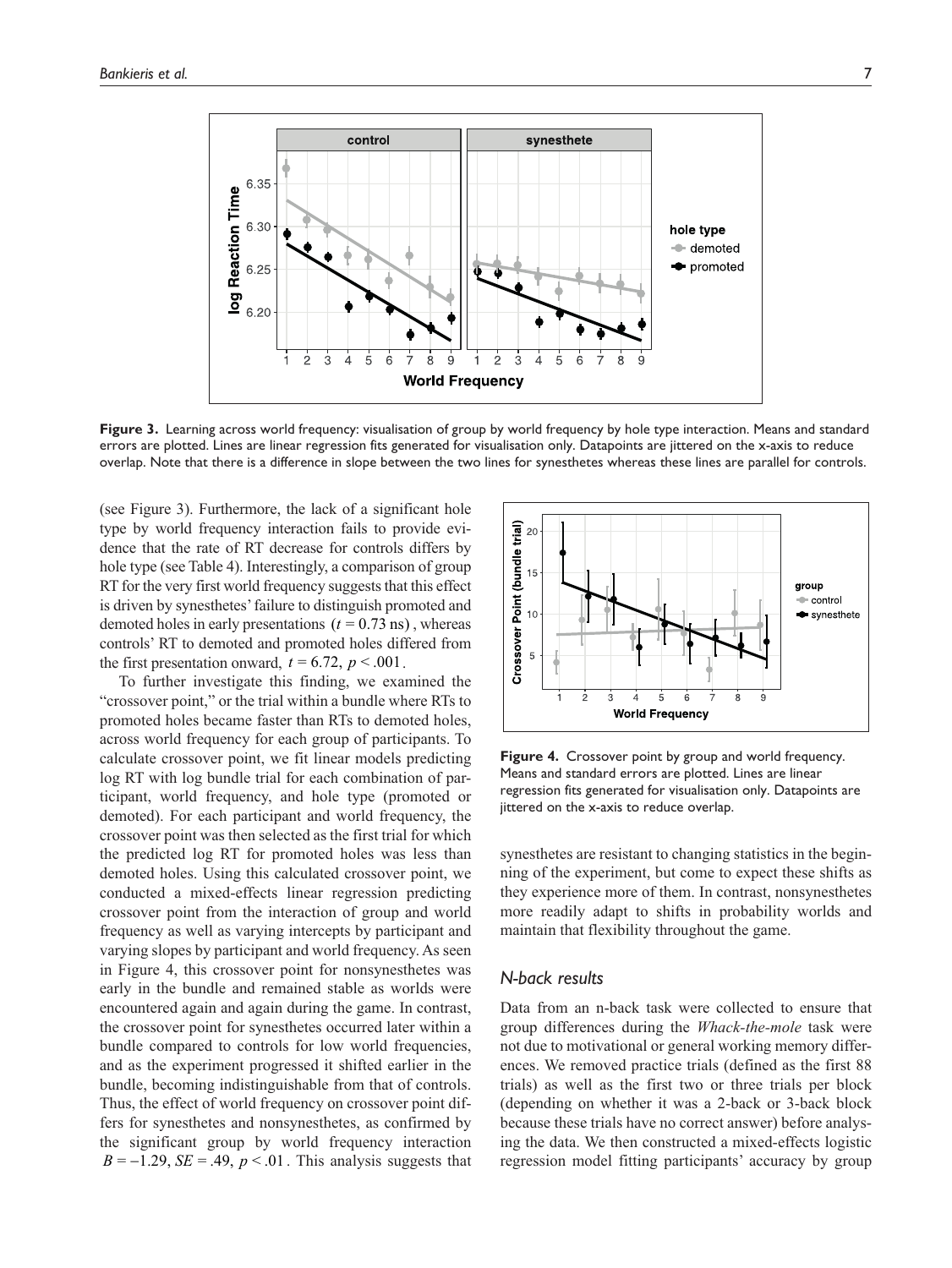(control as –.5, synesthete as .5) and block type (2-back as –.5, 3-back as .5), the group by block type interaction, block number (as a factor) as well as intercept and slopes by participant. Our results indicated a significant effect of block type, with lower accuracy for 3-back blocks than 2-back blocks,  $B = -1.58$ ,  $SE = .19$ ,  $p < .001$ . Crucially, we found neither an effect of group ( $M_s = .89, M_c = .86$ ) nor an interaction between group and block type. These results fail to provide evidence that synesthetes and controls performed differently overall and or differ in general working memory capabilities.

# **Discussion**

Linguistic-colour synesthetes and nonsynesthetes in this study were tested for their sensitivity to non-stationary statistics by playing a computerised *Whack-the-mole* game. Participants simply tapped a surfacing mole as quickly as possible, without knowing that the mole did not emerge from a hole randomly, but rather emerged as determined by one of four possible probability distributions. These probability worlds were reintroduced throughout the experiment, allowing us to observe the effect of repeating probabilistic structures on participants' behaviour. We examined RT as an index of participants' ability to implicitly learn the structure underlying this task.

The structure of our *Whack-the-mole* task presents the opportunity to evaluate learning of the game's statistics at two levels. First, we can examine participants' behaviour on a trial-by-trial basis within a bundle to investigate quick learning of local statistics. We did not find that synesthetes and nonsynesthetes differed at this level of learning, with both groups demonstrating decreased RTs to promoted holes and increased RTs to demoted holes within a bundle. These results suggest that synesthetes and nonsynesthetes did not differ in what they learned about our task within a single bundle.

Second, as we repeated the same four probability distributions multiple times throughout the experiment, we can additionally look at what participants learned from seeing the same statistics repeatedly. At this level of learning, we found that synesthetes and nonsynesthetes differed. Specifically, synesthetes seemed unable to benefit from the presented statistics initially, requiring a greater accumulation of information before discriminating promoted and demoted holes. In addition, synesthetes experienced difficulty adjusting to the shifting statistics during early phases of this experiment (as demonstrated by their late crossover points) but adapted to the non-stationary task after multiple shifts of the probability worlds. In contrast, nonsynesthetes' RTs for demoted holes were slower than those for promoted holes during the very first presentation of the probability distributions. This suggests that nonsynesthetes were adapting to the shifting statistics more readily than synesthetes in the beginning of the experiment. In

addition, nonsynesthetes' RT difference between demoted and promoted holes remained stable across repetitions. Thus, we did not find evidence indicating that nonsynesthetes gained any information from the repetition of probability distributions.

These results point to specific ways in which synesthetes' implicit learning differs from nonsynesthetes'. Interestingly, our findings suggest that synesthetes may be cautious learners, requiring more evidence to uncover the non-stationary probability distribution, in line with our previous findings demonstrating that synesthetes struggle to learn shuffled associations (Bankieris & Aslin, 2016, 2017). However, that earlier study used an implicit learning task whose stimuli fell within the domain of their synesthesia (i.e., colour-shape). Taken together, our findings suggest that synesthetes may be more committed to originally experienced statistics (either those presented within an experiment or experienced in their environment) than nonsynesthetes, consistent with their general superiority for retaining key statistics (e.g., colour-grapheme pairs) in their environment. It is possible that synesthetes' sensitivity to repeated probability distributions may lead to the acquisition of synesthetic associations in childhood. As our study examined the online implicit learning of probabilistic distributions, these results suggest that synesthetes' altered implicit learning abilities extend beyond the domain of their particular synesthetic experiences. We hypothesise that synesthetic associations may be an obvious manifestation of more general implicit learning abilities present in adult and child synesthetes.

Regarding the nonsynesthetes performance on our task, previous work (Qian et al., 2016) has demonstrated that nonsynesthetes are sensitive to the repetition of probability distributions in a variation of this *Whack-the-mole* task which contains a more complex set of probabilities and shifts. We did not find such an improvement for nonsynesthetes in this study, perhaps because the cost of storing and retrieving simpler representations (i.e., only four probability worlds) outweighed the benefit. That is, using the local statistics may have provided the controls in our task with nearly the same benefit as recognising probability worlds per se, but with fewer cognitive demands.

Another difference from our earlier work was the absence of contextual cues that could serve to highlight the transitions from one probability world to another, as well as which world was active (i.e., knowing which hole was promoted). In this study, we chose to introduce shifts in probability distributions without any contextual cues. Future studies could use correlated cues to further investigate whether synesthetes are "slow learners," unaware of the local statistics at first presentation, or "conservative learners," aware of the local statistics but hesitant to adjust their behaviour. With the addition of 100% correlated cues (e.g., only bunnies as the distractor animals with probability world 1 in our *Whack-the-mole* setup), participants should have less of a